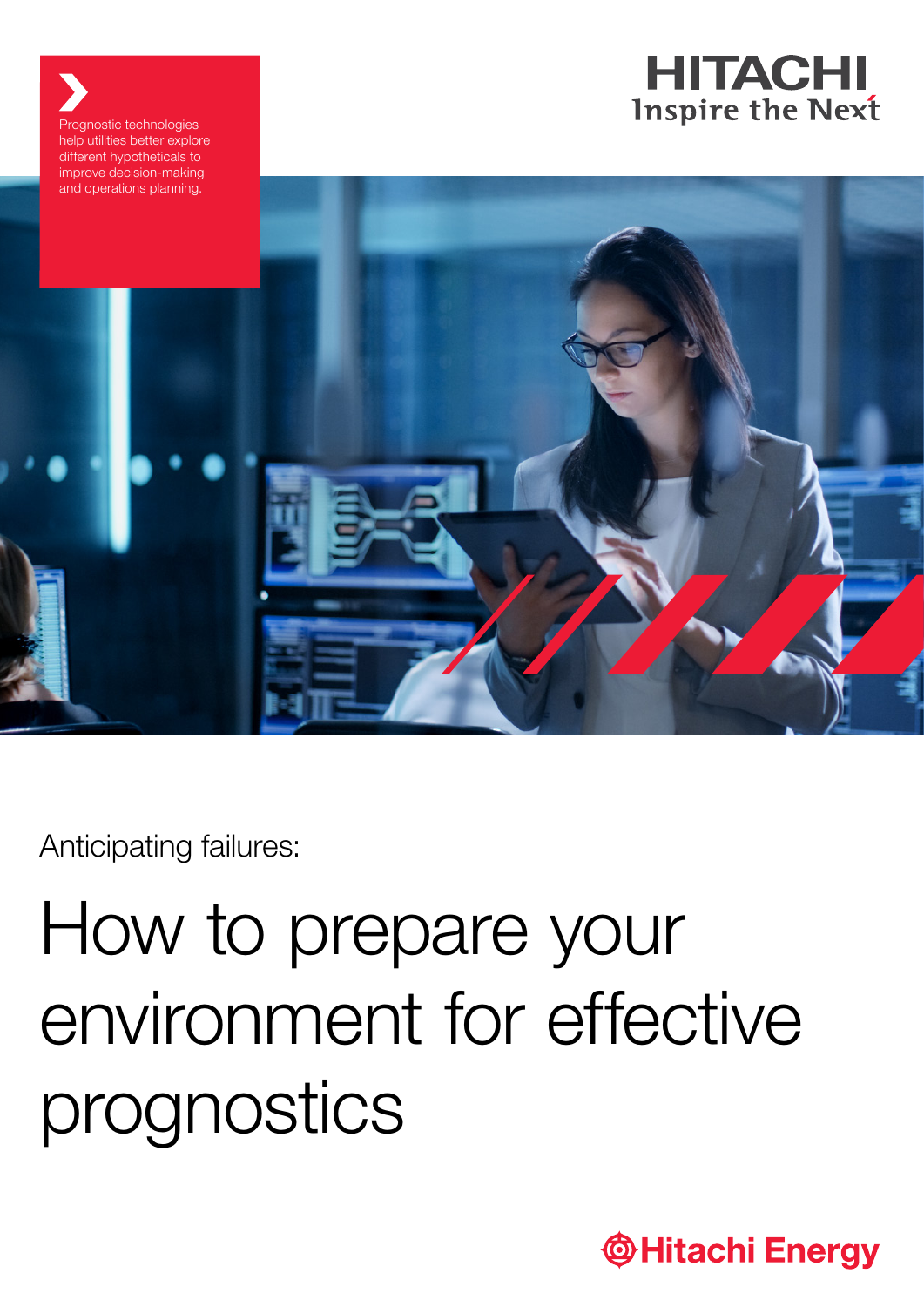## Anticipating failures:

### How to prepare your environment for effective prognostics

Industrial asset management benefits greatly from condition monitoring and predictive analytics. Asset performance management (APM) diagnostics provide thorough technical insights to help the operator understand when something might fail, need repair and replacement. However, answering "what if" has relied still on the expert's subjective gut feeling. As we discussed in the firs article in this series, that's no longer the case. Prognostic technologies help utilities better explore different hypotheticals to improve decision-making and operations planning. Prognostic technology offers many benefits, and in part two we go through the groundwork that an organization first needs to lay to establish an effective prognosis program.

#### How to prepare for prognosis

To fully reap the benefits of prognostic efforts, the organization first needs to take several preparatory steps. With this preparation, the organization can gain new understanding of equipment and, likely, identify fresh opportunities to technically optimize condition monitoring.

#### 1. Target prognosis

The organization must first determine which equipment it wants to target to gain prognostic information. This will have the most value if the equipment is truly critical for continuous plant operations and involves considerable costs and effort in case of malfunction or failure. The best targeted equipment also has condition and process data that is being recorded and available for further quantitative processing.

#### 2. Specify malfunctions

Malfunctions don't always mean a complete failure or outage. Yet even when the equipment keeps running, if can be functioning well below its maximum potential. To identify suboptimal states, review the list of possible malfunctions and determine the top 10 malfunctions of the equipment type selected.

The organization may have experienced these malfunctions in the past five or ten years. Or, perhaps no expense was spared to avoid these actually happening. Either way, it's important to examine these malfunctions in depth to determine the true root cause and how they are typically detected in the data.

#### Operations insight.

With transparent information about future risk profiles, operators can improve operations and maintenance as well as increase maintenance scheduling efficiency.

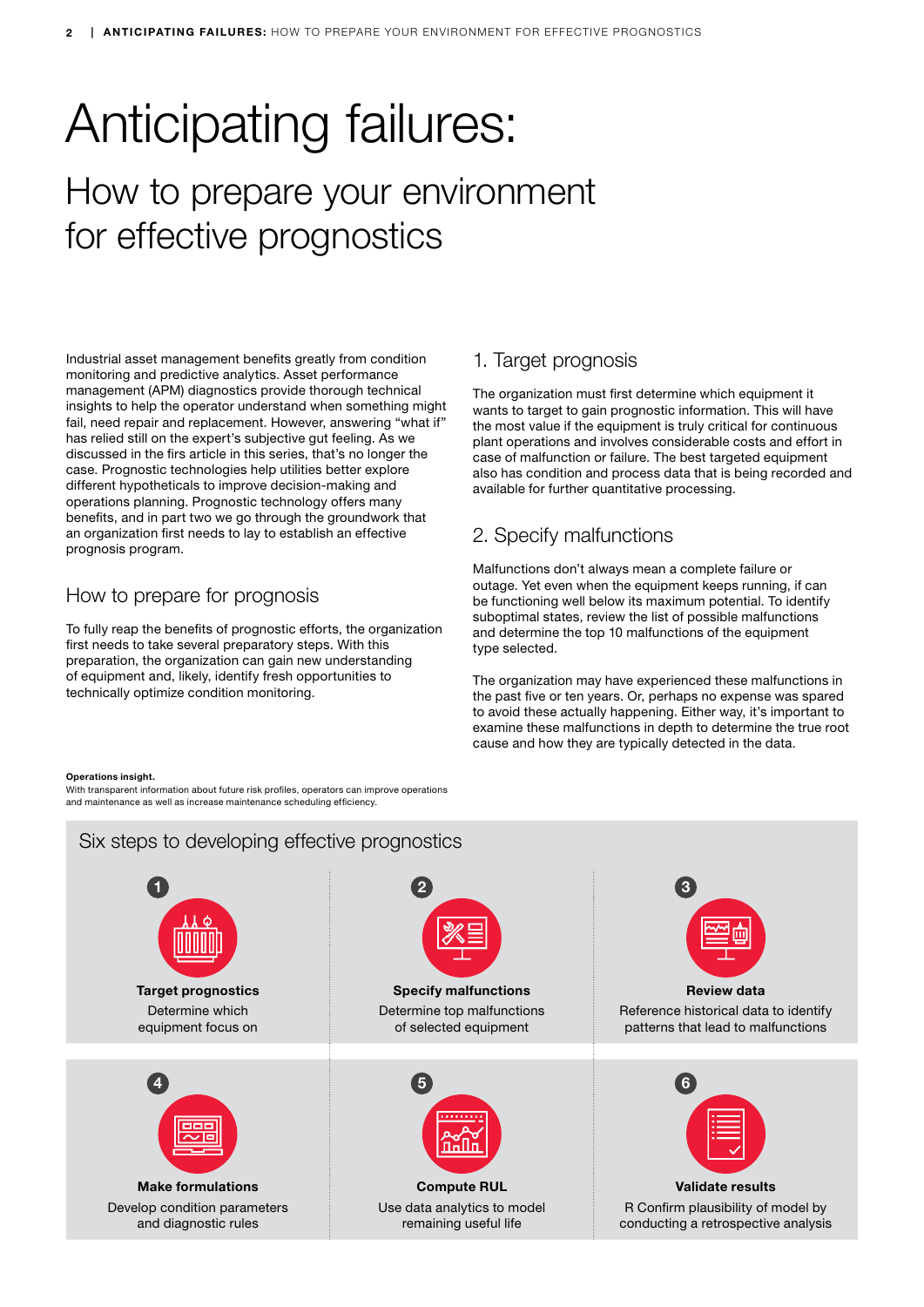#### 3. Review data

Data analysis is only as good as its data. Having prioritized the equipment and its related malfunctions, identity all related data sources. Ensure the data history exported from the historian is reliable and accurate.

How much data history is exported will vary depending on the prognostic horizon demanded and the type of malfunction. Generally, three to five years of historical data should be sufficient.

Review the data by visualizing it over time. Try to identify data patterns that explain malfunctions.

When determining data patterns is difficult, apply advanced stochastic methods. Also verify any observations from the data with experienced plant engineers.

#### 4. Make formulations

After carefully distinguishing between direct and indirect causal relationships, specify correlations of data to particular malfunctions. Formulate useful condition parameters that reflect diagnostic rules of thumb involving arithmetic or logical functions. During this process, consider the period of data observation and make sure to observe contingencies and dependencies on other rules. Further, determine a set of value ranges for formulated parameters.

#### 5. Compute RUL

This stage requires advanced knowledge of data analytics. Condition and process data, as well as the complementary malfunction and parameter specifications, all need to be fed into a stochastic model. The computations will:

- Project equipment condition over an explicit time horizon
- Apply diagnostic rules at different future time stages
- Infer malfunction likelihoods based on prognostic and diagnostic results
- Obtaining a set of malfunction-specific remaining useful life (RUL) distributions
- Consolidate data for a total equipment RUL distribution
- Convert distribution to a meaningful illustration for maintenance planning

#### 6. Validate results

It's essential to ensure the plausibility of results. Conducting a retrospective analysis validating the results with empirical observations from the past is an example. Don't stop there; continuously monitor prognostic results and ascertain their plausibility.

These six steps position the organization to analyze how current reliability management processes can be leveraged using the insights from prognostics. With newly transparent information about future risk profiles, operators can improve operations and maintenance as well as increase maintenance scheduling efficiency. Advanced prognostics tools provide foresight about the future state of assets. In so doing, the APM solution provides a basis of essential information for asset management decision making.

#### Final thoughts

Prognostics solutions enable operators to minimize unscheduled downtime by creating commercially optimal condition-based maintenance schedules.

Leveraging the powerful new prognostic capabilities of an advanced APM solution, plant operators can improve overall equipment performance, secure asset availability and extend asset lifecycles by avoiding excessive maintenance action and costly redundancies. Nevertheless, a prudent application of prognostic solutions requires an extended skill set. Prognostics complements and requires operator experience and manufacturer know-how, but it also necessitates a shift in thinking and language towards a risk management approach.



[Learn more](https://www.hitachienergy.com/offering/solutions/asset-and-work-management/lumada-apm) about our APM solution and what the power of prognostics can do for you. To fully reap the benefits of prognostic efforts, organizations need to take preparatory steps that allow them to gain new understanding of equipment and identify fresh opportunities to technically optimize condition monitoring.

[Learn more](https://www.hitachienergy.com/offering/solutions/asset-and-work-management) about Lumada for asset and work management.